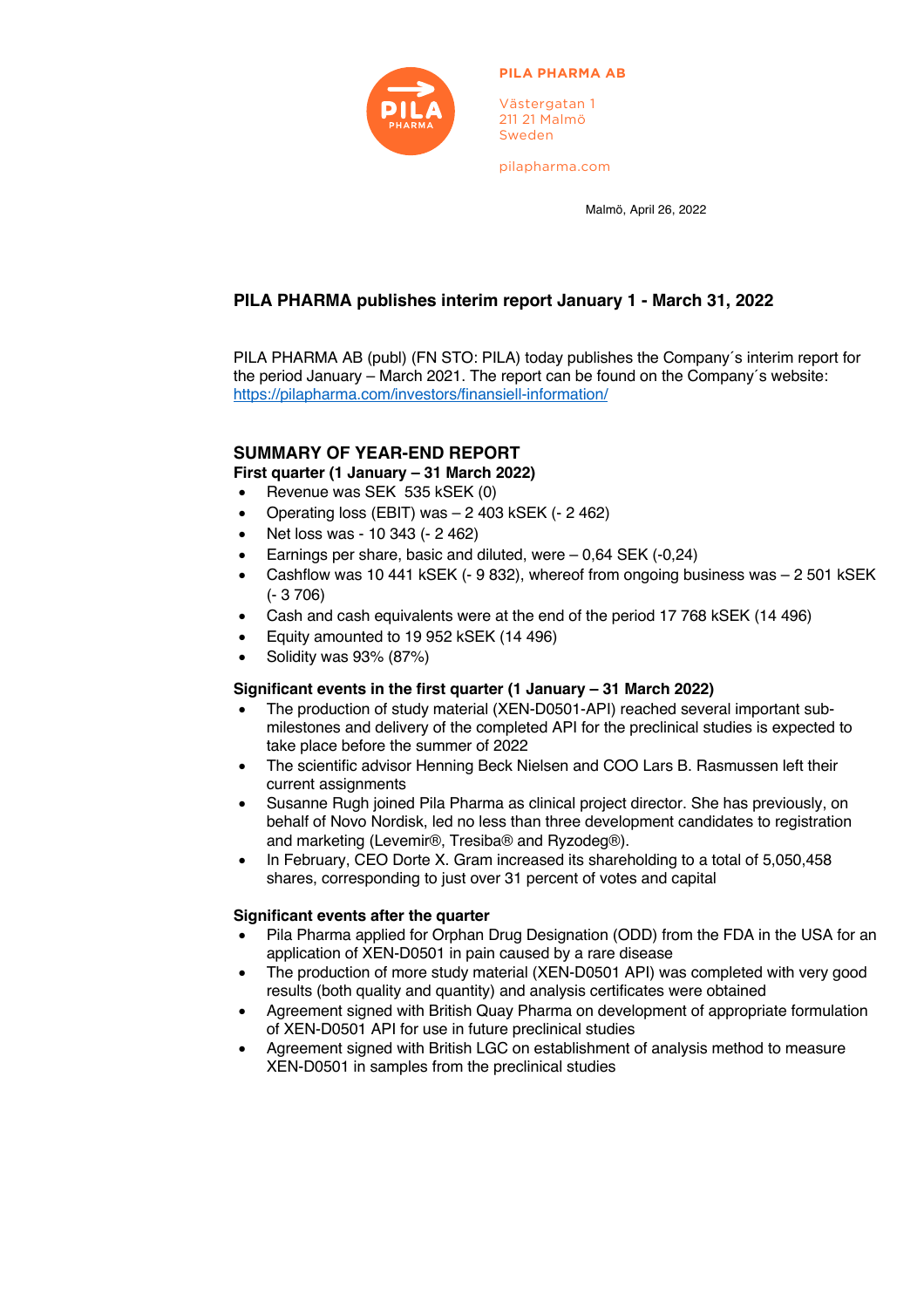

## **CEO comments:**

"We have successfully completed the first quarter of 2022. Our work towards a clinical phase 2b study of XEN-D0501 is going according to plan and we have achieved an important milestone by obtaining large amounts of new study material of the highest quality. Our financial resources are sufficient as planned for ongoing work for the rest of the year. In addition, we have been able to get a new formulation of XEN-D0501 for preclinical studies and submit an application for Orphan Drug Designation for XEN-D0501. I look forward to leading Pila Pharma safely through the next preclinical phase and to the forthcoming crucial clinical study."

For more information: Dorte X. Gram, VD SMS: +46 (0)73 903 6969 dxg@pilapharma.com

*This information is such information that PILA PHARMA AB is obliged to publish in accordance with the EU Market Abuse Regulation. The information was submitted for publication on April 26, 2022, at 08:00 CET.*

*PilaPharma´s share, ticker PILA, is subject to trade on Nasdaq First North Growth Market with Aqurat Fondkommission AB as Certified Adviser. info@aqurat.se. Tel. +46 (0)8 684 05 800*